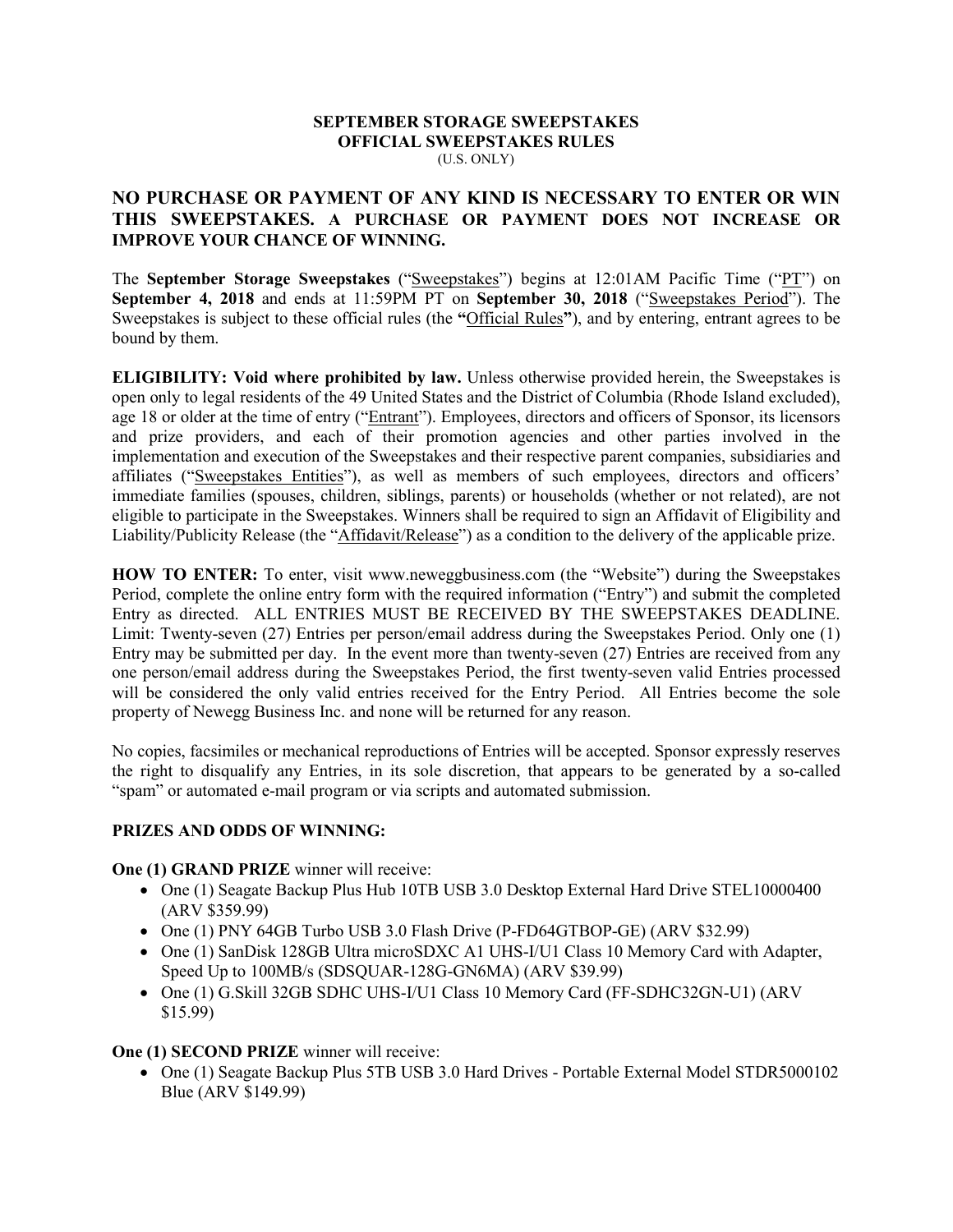- One (1) Kingston 64GB DataTraveler 100 G3 USB 3.0 Flash Drive (DT100G3/64GB) (ARV \$30.99)
- One (1) Patriot Memory 128GB LX Series microSDXC UHS-I/U1 Class 10 Memory Card with SD Adapter, Speed Up to 90MB/s (PSF128GMCSDXC10) (ARV \$31.99)
- One (1) SanDisk 32GB Ultra SDHC UHS-I / Class 10 Memory Card, Speed Up to 80MB/s (SDSDUNC-032G-GN6IN) (ARV \$12.99)

### **One (1) THIRD PRIZE** winner will receive:

- One (1) Seagate Backup Plus 5TB USB 3.0 Hard Drives Portable External Model STDR5000103 Red (ARV \$149.99)
- One (1) Corsair 64GB Voyager Slider X1 USB 3.0 Flash Drive, Speed Up to 130MB/s (CMFSL3X1-64GB) (ARV \$26.99)
- One (1) PNY 32GB Elite-X microSDHC UHS-I/U3 Class 10 Memory Card with Adapter, Speed Up to 90MB/s (P-SDU32U390EX-GE) (ARV \$17.99)
- One (1) Patriot LX Series 32GB Secure Digital High-Capacity (SDHC) Flash Card Model PSF32GSDHC10 (ARV \$11.99)

# **One (1) FOURTH PRIZE** winner will receive:

- One (1) Seagate Backup Plus 5TB USB 3.0 Hard Drives Portable External Model STDR5000100 Black (ARV \$149.99)
- One (1) ADATA 64GB UV150 Snap-on Cap USB 3.0 Flash Drive (AUV150-64G-RBK) (ARV \$20.99)
- One (1) G.Skill 32GB microSDHC UHS-I/U1 Class 10 Memory Card without Adapter (FF-TSDG32GN-C10) (ARV \$12.99)
- One (1) PNY 64GB High Performance SDHC UHS-I/U1 Class 10 Memory Card (ARV \$18.99)

Total approximate retail value ("ARV") of all prizes offered: **\$1,084.84**.

Entries and prizes are nontransferable. Prize restrictions may apply per the prize provider issuing the prize. All prizes will be awarded if the number of eligible entries received equals or exceeds the number of prizes. One prize per person.

Odds of winning depend upon the number of eligible Entries received during the Sweepstakes Period.

**WINNER SELECTION:** A random drawing will take place within 20 business days after the Sweepstakes entry deadline from among all eligible entries received. The drawing will be conducted by the Administrator at Sponsor's offices located at 18501 E. Gale Ave., Suite #150, City of Industry, California USA. The decisions of the Sponsor are final and binding in all matters relating to this Sweepstakes. The Administrator will notify the potential winners by email following the drawing date. If such notification is undeliverable or no acknowledgement is received by the Administrator from the potential prize winner within fourteen (14) calendar days of the date of notification or attempted notification, then such potential prize winner will be disqualified, and an alternate winner may be selected in Sponsor's sole discretion. If a prize is refused, a prize notification is returned or deemed undeliverable, or the potential winner is disqualified for any reason, an alternate winner may be selected. Potential prize winner will be required to execute and return an Affidavit of Eligibility/Release of Liability and, if applicable, a completed IRS W-9 form within seven (7) business days of the date of issuance of such documents. Potential prize winner's failure to return all required forms in this seven (7) business day time period may result in the potential prize winner being disqualified and an alternate winner may be selected at Sponsor's sole discretion. There shall be no allocation of prizes based on the province or territory of residence of the entrants.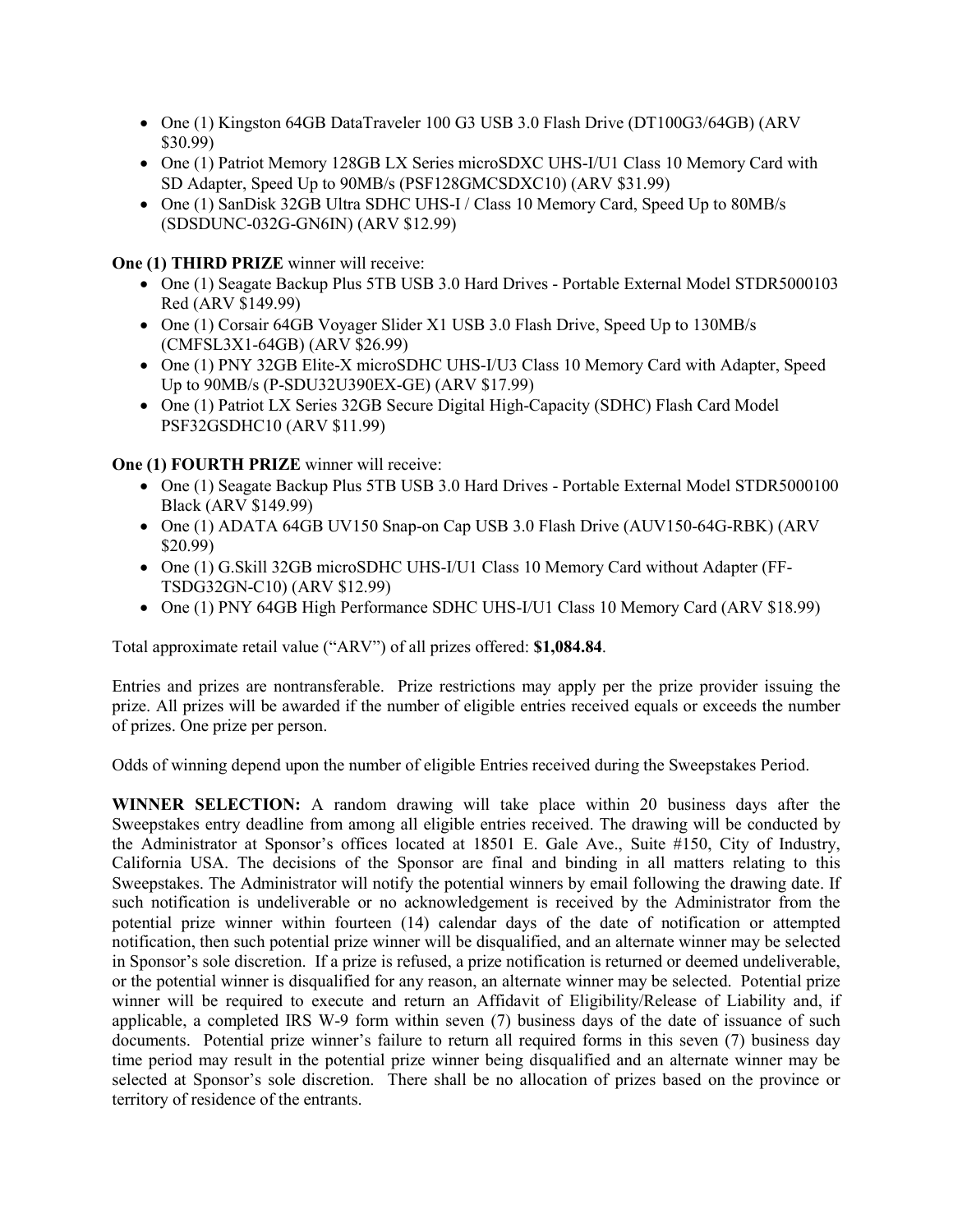**LICENSES AND REPRESENTATIONS:** By submitting an Entry, you hereby grant Sponsor, its licensees, distributor, agents, representatives and other authorized users, a perpetual, exclusive, irrevocable, royalty-free, sub-licensable, and transferrable (in whole or in part) license throughout the universe under all copyright, trademark, patent, trade secrets, moral and privacy and publicity rights and other intellectual property rights you own or control to use, reproduce, transmit, display, exhibit, distribute, index, comment on, modify, create derivative works, perform, and otherwise exploit such Entry, in whole or in part, in all media formats now known or hereafter devised (including on Sponsor sites, on third party websites, on broadcast and cable networks and stations, on broadband and wireless platforms, and on physical media) for any and all purposes including entertainment, news, advertising, promotional, marketing, publicity, trade or commercial purposes, all without further notice to you, with or without attribution, and without the requirement of any permission from or payment to you or to any other person or entity. By submitting an Entry, you represent and warrant that you own or have the necessary rights, licenses, consents and permissions, without the need for any permission from or payment to any other person or entity, to exploit all elements of the Entry in all manners contemplated by these Official Rules.

**GENERAL CONDITIONS AND RELEASES:** An entrant or winner may be disqualified from the Sweepstakes if he or she fails to comply with each provision of these Official Rules, as determined in the sole discretion of Sponsor.

Sweepstakes Entities are not responsible for incorrect or inaccurate transcription of Entry information, or for any human or other error, technical malfunctions, lost/delayed data or voice transmission, omission, interruption, deletion, defect, line failures of any telephone network, computer equipment, software, inability to access any online service or Website or to complete a telephone call or facsimile transaction, or any other error or malfunction, or late, lost or misdirected mail, or any injury or damage to Entrant's or any other person's computer related to or resulting from participation in this Sweepstakes. CAUTION: ANY ATTEMPT BY AN ENTRANT OR ANY OTHER INDIVIDUAL TO DELIBERATELY DAMAGE ANY WEBSITE, TAMPER WITH THE ENTRY PROCESS, OR OTHERWISE UNDERMINE THE LEGITIMATE OPERATION OF THE SWEEPSTAKES MAY BE A VIOLATION OF CRIMINAL AND CIVIL LAWS AND SHOULD SUCH AN ATTEMPT BE MADE, SPONSOR RESERVES THE RIGHT TO PROSECUTE ANY SUCH INDIVIDUAL(S) AND TO PURSUE ALL REMEDIES TO THE FULLEST EXTENT PERMITTED BY LAW.

In the event of a dispute regarding the identity of the person submitting the Entry, the Entry will be deemed to be submitted by the person whose name is registered to the e-mail account, and should the person not be able to prove his/her identity against the registered name the Entry will be rejected and result in the disqualification of the Entrant from the Sweepstakes.

Winners will be responsible for all insurance and taxes (including but not limited to federal, provincial, state, territorial, local and/or income) on the value of the prize awarded. Any United States resident to whom a prize is awarded will be required to provide his or her Social Security number for tax reporting purposes. Sponsor will file an IRS Form 1099 with the Internal Revenue Service if the retail value of the prize, or combined total of all prizes received from Sponsor in a calendar year, is \$600.00 or greater. If a winner refuses to provide his/her Social Security or Federal Identification number, the winner will be disqualified and an alternate winner will be selected in accordance with these Official Rules.

All prizes offered are being provided "as is" with no warranty or guarantee by Sponsor, either express or implied. Any and all warranties and/or guarantees on a prize (if any) are subject to the respective manufacturer's terms therefore, and winner agrees to look solely to such manufacturer(s) for any such warranty and/or guarantee.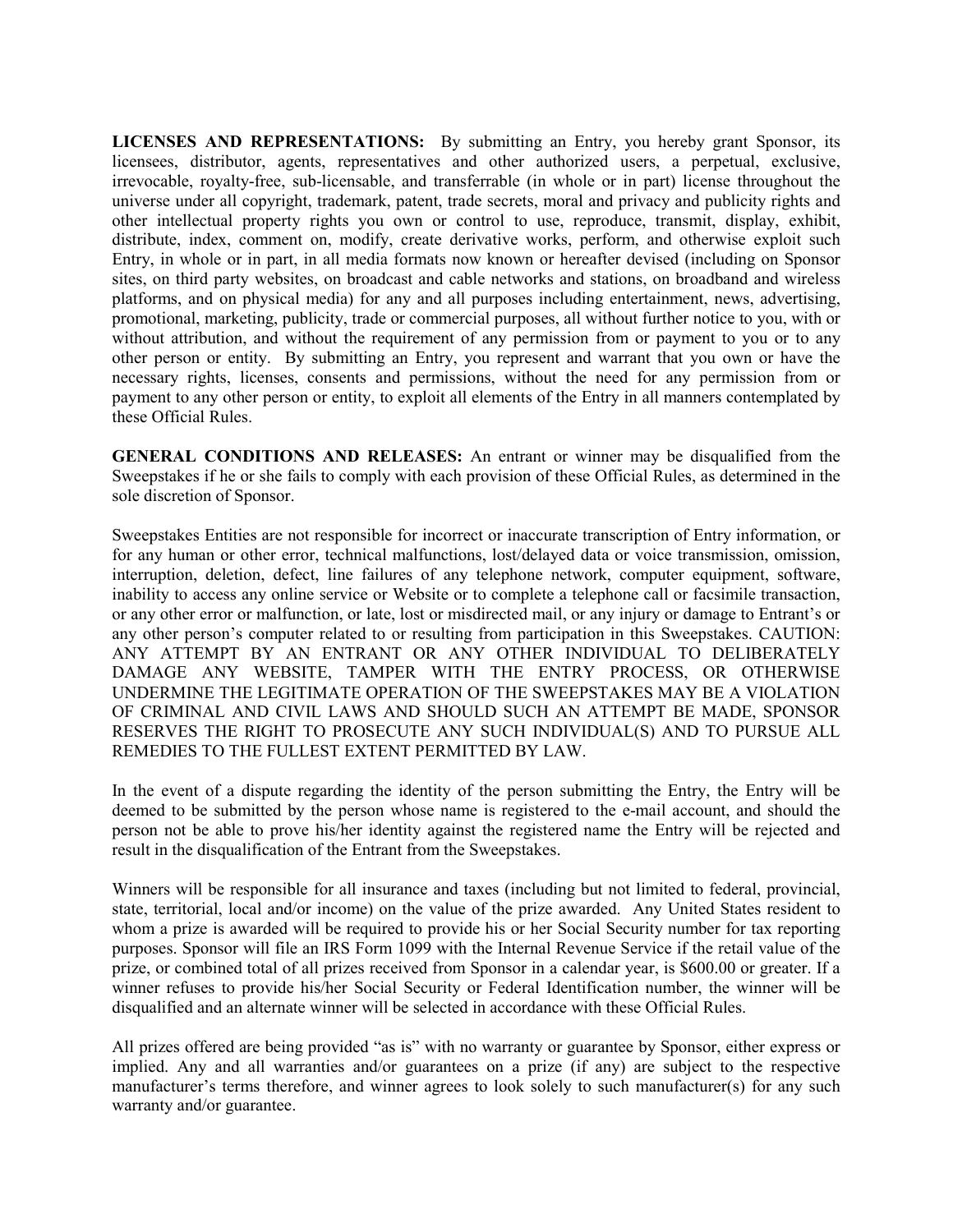No transfer, substitution, upgrade, credit, refund or cash equivalent for prizes is allowed except at Sponsor's sole discretion. Sponsor reserves the right, in its sole discretion, to substitute a prize of equal or greater monetary value or cash value for any prize.

A prize will be distributed within thirty (30) calendar days of receiving the signed affidavit, after the winner of such prize has been successfully contacted, has successfully completed the winner verification process set forth in these Official Rules, and has fulfilled all other requirements of these Official Rules. A prize winner who fails to take delivery of his or her prize within thirty (30) calendar days after such prize is first deposited in the mail or delivered to a shipping company for delivery shall be disqualified and such prize shall be forfeited. Any prize returned as undeliverable will result in disqualification and an alternate winner may be selected.

Sponsor's failure to enforce any term of these Official Rules shall not constitute a waiver of that provision. If for any reason the Sweepstakes is not capable of being executed as planned, or if infection by computer virus, bugs, tampering, unauthorized intervention, fraud, action of Entrants, technical failures or any other act, in the opinion of Sponsor, corrupts or affects the administration, security, fairness, integrity, or proper conduct of these Sweepstakes, then Sponsor reserves the right at its sole discretion to disqualify any suspect Entry or Entrant and/or to cancel, terminate, modify or suspend the Sweepstakes. In the event of any cancellation, termination or suspension, notice thereof will be posted on the Websites. If the Sponsor decides to reconvene the Sweepstakes after a suspension, the determination of the prize winners will be made, from among all eligible, non-suspect Entries received as of the date of the suspension, as Sponsor determines in its sole discretion. Entries not complying with all rules are subject to disqualification.

By participating, an Entrant agrees to forever and irrevocably release Sweepstakes Entities, and each of their respective directors, officers, agents, employees, shareholders, affiliates, successors and assigns ("Released Parties"), from any and all liability, claims, lawsuits, causes of action, proceedings, demands, judgments, expenses, costs, injuries, death, losses or damages of any kind caused by the Sweepstakes and any element or activity thereof, Entrant's participation, entry or inability to participate or enter the Sweepstakes, the unauthorized or illegal access to personally identifiable or sensitive information collected by Sponsor, the acceptance, possession, use, redemption of, delivery of, inability to use, defect in, or misuse of the prize, Sponsor's administration of the Sweepstakes, the lost, damaged, misdirected, or late delivery of the prize, the collection, sharing and/or use of the Entrant's personally identifiable information by Sponsor or its designees and any violation of any publicity, privacy, property or proprietary rights of entrant, or any errors in the Official Rules or any promotional materials with respect to the Sweepstakes.

Released Parties shall not be liable for 1) failed, returned or misdirected notifications based on inaccurate information provided by the winner on the Sweepstakes entry form, 2) Entries and responses to winner notifications which are lost, late, incomplete, illegible, unintelligible, postage-due, misdirected, damaged or otherwise not received by the intended recipient in whole or in part or for computer or technical error of any kind, 3) any electronic miscommunications or failures, technical hardware or software failures of any kind, lost or unavailable network connections, or failed, incomplete, garbled or delayed computer transmissions which may limit an Entrant's ability to participate in the Sweepstakes, 4) any technical malfunctions of the telephone network, computer on-line system, computer equipment, software, program malfunctions or other failures, delayed computer transactions or network connections that are human, mechanical or technical in nature, or any combination thereof, including any injury or damage to Entrant's or any other person's computer related to or resulting from downloading any part of this Sweepstakes or 5) any warranty of fitness or merchantability of any prize or the function or operation thereof, which shall be the sole responsibility of the manufacturer of the prize.